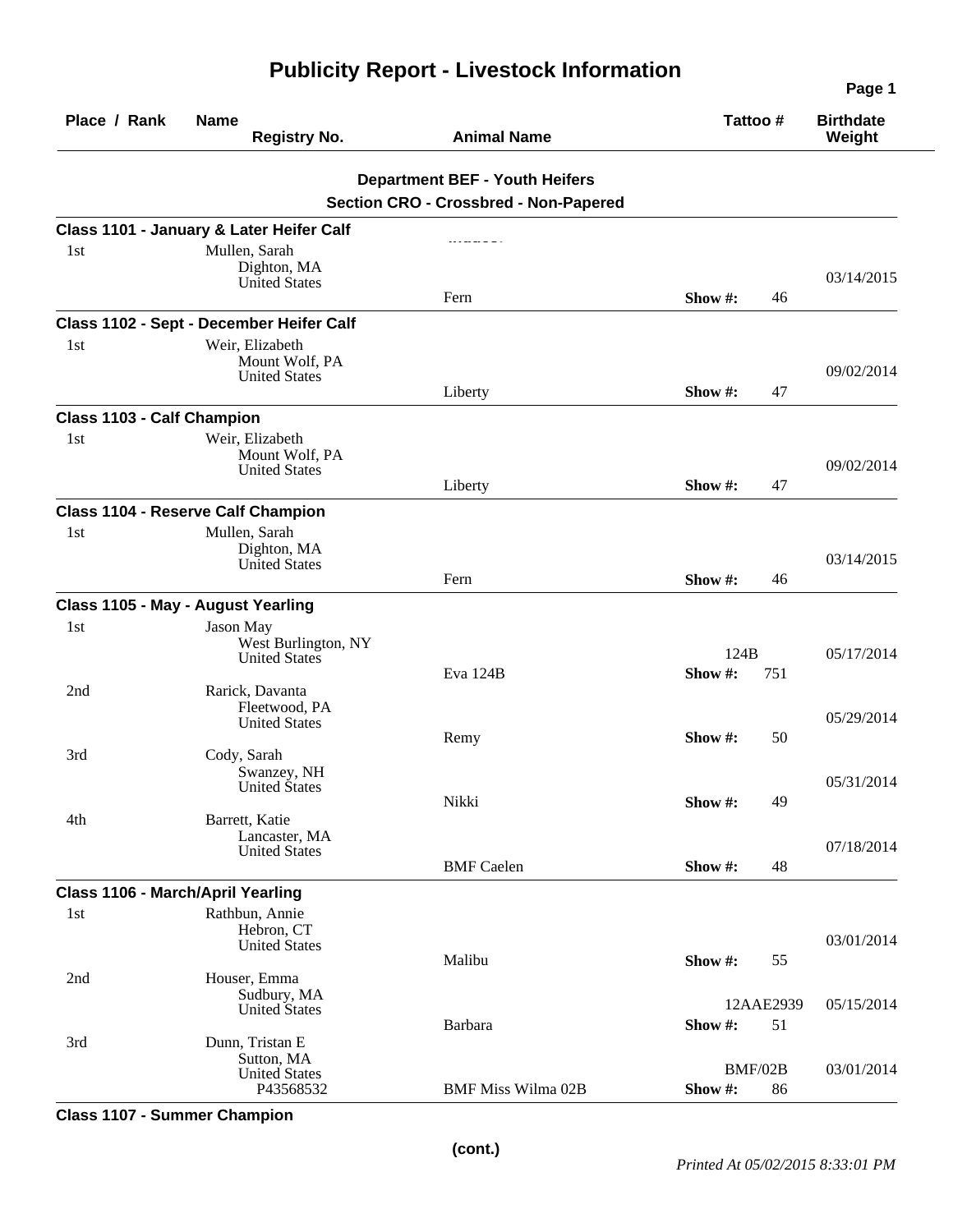## **Publicity Report - Livestock Information**

| Place / Rank           | <b>Name</b><br><b>Registry No.</b>          | <b>Animal Name</b> | Tattoo#         | <b>Birthdate</b><br>Weight |
|------------------------|---------------------------------------------|--------------------|-----------------|----------------------------|
|                        | <b>Class 1107 - Summer Champion</b>         | Group - - (cont.)  |                 |                            |
| 1st                    | Jason May                                   |                    |                 |                            |
|                        | West Burlington, NY                         |                    |                 |                            |
|                        | <b>United States</b>                        | Eva 124B           | 124B<br>Show #: | 05/17/2014                 |
| 2nd                    | Rarick, Davanta                             |                    | 751             |                            |
|                        | Fleetwood, PA                               |                    |                 |                            |
|                        | <b>United States</b>                        |                    |                 | 05/29/2014                 |
|                        |                                             | Remy               | Show #:<br>50   |                            |
|                        | <b>Class 1108 - Spring Champion</b>         |                    |                 |                            |
| 1st                    | Rathbun, Annie                              |                    |                 |                            |
|                        | Hebron, CT                                  |                    |                 | 03/01/2014                 |
|                        | <b>United States</b>                        | Malibu             | Show #:<br>55   |                            |
| 2nd                    | Houser, Emma                                |                    |                 |                            |
|                        | Sudbury, MA                                 |                    |                 |                            |
|                        | <b>United States</b>                        |                    | 12AAE2939       | 05/15/2014                 |
|                        |                                             | Barbara            | 51<br>Show#:    |                            |
|                        | Class 1110 - September - December Yearling  |                    |                 |                            |
| 1st                    | Hotchkiss, Hailey                           |                    |                 |                            |
|                        | Terryville, CT<br><b>United States</b>      |                    | 913A            | 09/13/2013                 |
|                        |                                             | WBF 418R Lexi 913A | Show#:<br>57    |                            |
| 2nd                    | Majewski, Hannah                            |                    |                 |                            |
|                        | Westmoreland, NH                            |                    |                 | 09/13/2013                 |
|                        | <b>United States</b>                        | Dixie              | Show #:         |                            |
|                        |                                             |                    | 58              |                            |
|                        | <b>Class 1111 - Senior Champion</b>         |                    |                 |                            |
| 1st                    | Hotchkiss, Hailey                           |                    |                 |                            |
|                        | Terryville, CT<br><b>United States</b>      |                    | 913A            | 09/13/2013                 |
|                        |                                             | WBF 418R Lexi 913A | Show #:<br>57   |                            |
|                        | <b>Class 1112 - Reserve Senior Champion</b> |                    |                 |                            |
| 1st                    | Majewski, Hannah                            |                    |                 |                            |
|                        | Westmoreland, NH                            |                    |                 |                            |
|                        | <b>United States</b>                        |                    |                 | 09/13/2013                 |
|                        |                                             | Dixie              | Show #:<br>58   |                            |
|                        | <b>Class 1113 - Grand Champion</b>          |                    |                 |                            |
| 1st                    | Jason May                                   |                    |                 |                            |
|                        | West Burlington, NY                         |                    | 124B            | 05/17/2014                 |
|                        | United States                               | Eva 124B           | Show #:<br>751  |                            |
|                        | <b>Class 1114 - Reserve Grand Champion</b>  |                    |                 |                            |
|                        |                                             |                    |                 |                            |
| 1st                    | Rarick, Davanta<br>Fleetwood, PA            |                    |                 |                            |
|                        | <b>United States</b>                        |                    |                 | 05/29/2014                 |
|                        |                                             | Remy               | Show #:<br>50   |                            |
| Class 1125 - Bull Calf |                                             |                    |                 |                            |
| 1st                    | Dunn, Tristan E                             |                    |                 |                            |
|                        | Sutton, MA                                  |                    |                 |                            |
|                        | <b>United States</b>                        |                    | BMF/04B         | 10/20/2014                 |
|                        |                                             | <b>Bruno</b>       | Show #:<br>104  |                            |
| 2nd                    | Mullen, Emily                               |                    |                 |                            |

**Page 2**